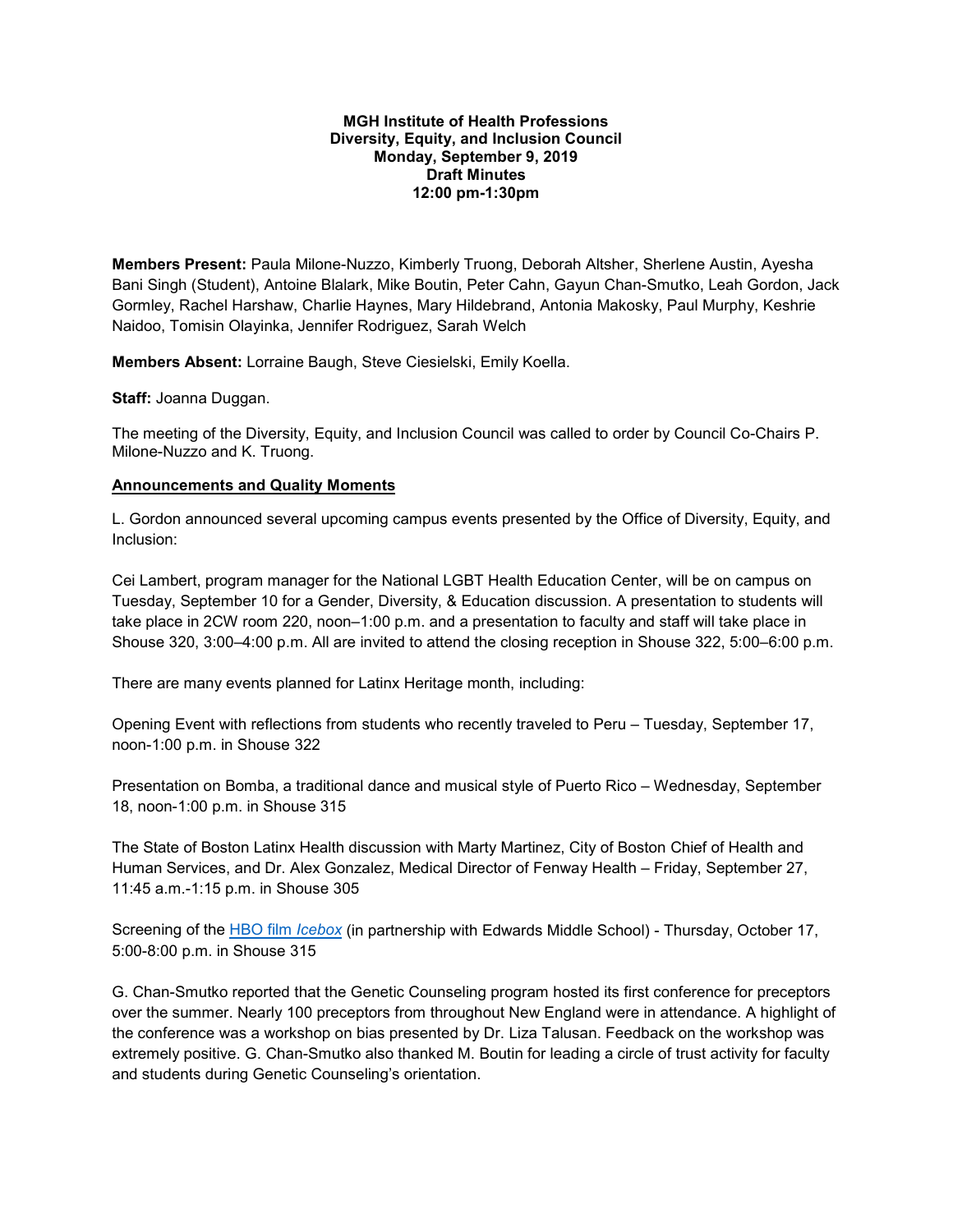The Council had a brief discussion about offering similar programming for preceptors across all programs. Although it has been historically difficult to get preceptors to come to campus, there may be ways to increase participation, such as creating online workshops, utilizing Zoom, and offering programs open to all disciplines at multiple times throughout the year. P. Milone-Nuzzo would like to explore this further with the academic programs.

J. Gormley announced that Luella Benn has been hired as the Associate Director of Accessibility Resources in the Office of Student and Alumni Services. He would like to invite her to a future Council meeting.

## **Resources: Disabilities & LGBTQIA+**

K. Truong informed the Council that the Disability Advocacy Coalition provided a list of resources on disabilities. She noted that perhaps the new Associate Director of Accessibility Resources will be able to expand upon this initial list to create a more comprehensive resource guide.

Next, L. Gordon shared that there is a LGBTQIA+ resource guide created by KinsIHP available at the library.

Both resource lists are in Dropbox. P. Milone-Nuzzo inquired if these resources could go on the IHP website.

# **Task Force Reports:**

## *Case Studies/Curriculum*

C. Haynes reported that this task force, which includes faculty, staff, and students, is working on putting together case studies for faculty. There are two levels of case: generic and discipline-specific. This work has grown out of student feedback around course content and cases lacking diversity. C. Haynes shared that some faculty members from the task force have voiced concerns about perpetuating stereotypes in the cases. Once a draft is ready, they will share with student groups for vetting and input. The task force will meet again in October.

G. Chan shared that she has contacted Jessica Bell about possibly collaborating on a faculty development opportunity related to the task force's work.

#### *Increasing Student Voice*

A. Blalark reported that this task force is in the process of getting student information for the poster drive and plans to finalize the poster lay out by the end of September.

## *Power, Privilege, and Positionality*

P. Murphy reported that 180 new students attended the Power, Privilege, and Positionality event on September 4. He recognized several individuals for helping to make the event a success, including:

L Gordon for putting together the program, inviting new speakers, and making it more interactive

- M. Boutin for serving as MC, interviewing speakers, and getting facilitators
- R. Harshaw for creating the shell in D2L
- P. Cahn for facilitating and leading the Mentimeter activities
- S. Austin for setting up the 2CW space